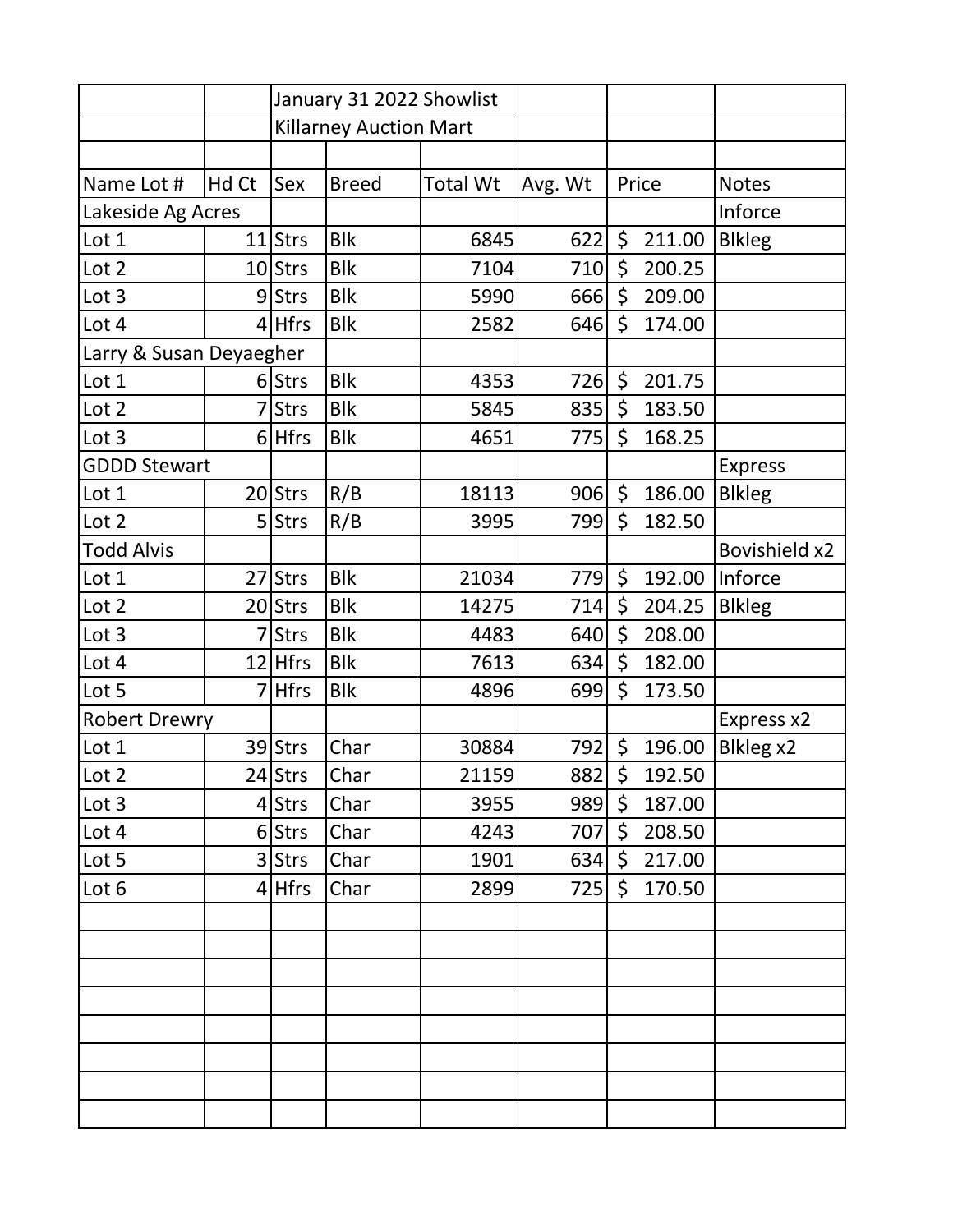| Dennis & Kevin Griffith                 |  |             |            |       |              |                | Inforce      |                      |
|-----------------------------------------|--|-------------|------------|-------|--------------|----------------|--------------|----------------------|
| Lot 1                                   |  | $20$ Strs   | Char       | 18311 | 916          | \$             | 193.25       | <b>Bovishield x2</b> |
| Lot 2                                   |  | 14 Strs     | Char       | 11398 | 814          | \$             | 195.00       | <b>Blkleg</b>        |
| Lot 3                                   |  | $10$ Strs   | Char       | 9984  | 998          | \$             | 185.75       | Ralgro               |
| Lot 4                                   |  | 8 Strs      | Char       | 5899  | 737          | \$             | 202.25       |                      |
| Lot 5                                   |  | 9Strs       | Red        | 7293  | 810          | \$             | 190.00       |                      |
| Lot 6                                   |  | $20$ Strs   | Red        | 17940 | 897          | \$             | 192.00       |                      |
| Lot 7                                   |  | $6$ Strs    | Red        | 5938  | 990          | \$             | 185.00       |                      |
| Lot 8                                   |  | 8 Strs      | Red        | 5831  | 729          | \$             | 203.00       |                      |
| Lot 9                                   |  | $18$ Hfrs   | Char       | 14216 | 790          | \$             | 173.50       |                      |
| Lot 10                                  |  | 7 Hfrs      | Char       | 4943  | 706          | \$             | 172.75       |                      |
| Lot 11                                  |  | 7 Hfrs      | Red        | 5548  | 793          | \$             | 174.25       |                      |
| Badger Creek Ranch (Boyd Mullin Family) |  |             |            |       |              |                |              | Express x2           |
| Lot 1                                   |  | $13$ Strs   | Char       | 12663 | 974          | \$             | 187.75       | Blkleg x2            |
| Lot 2                                   |  | $23$ Strs   | Char       | 20169 | 877          | \$             | 194.75       | Safeguard            |
| Lot 3                                   |  | 24 Strs     | R/B        | 20266 | 844          | \$             | 184.25       |                      |
| Lot 4                                   |  | 12 Strs     | R/B        | 11510 | 959          | \$             | 186.50       |                      |
| Stan & Bryce Enns                       |  |             |            |       |              |                |              | <b>Express</b>       |
| Lot 1                                   |  | $12$ Strs   | Char       | 9772  | 814          | \$             | 194.00       | Inforce              |
| Lot 2                                   |  | 10 Strs     | Char       | 8899  | 890          | \$             | 188.75       | <b>Blkleg</b>        |
| Lot 3                                   |  | <b>Strs</b> | Char       | 2851  | 713          | \$             | 202.00       |                      |
| Lot 4                                   |  | 24 Strs     | R/B        | 19008 | 792          | \$             | 190.50       |                      |
| Lot 5                                   |  | <b>Strs</b> | R/B        | 6077  | 868          | \$             | 187.50       |                      |
| Lot 6                                   |  | 9Strs       | R/B        | 5472  | 608          | \$             | 214.00       |                      |
| Lot 7                                   |  | 4Strs       | R/B        | 2745  | 686          | $\zeta$        | 205.25       |                      |
| Lot 8                                   |  | $5$ Hfrs    | Char       | 3187  | $637 \mid 5$ |                | 180.50       |                      |
| Lot 9                                   |  | $4$ Hfrs    | Char       | 2861  | 715   \$     |                | 173.00       |                      |
| Lot 10                                  |  | $6$ Hfrs    | Char       | 4761  | 794          | $\mathsf{S}^-$ | 174.25       |                      |
| Lot 11                                  |  | $13$ Hfrs   | R/B        | 8256  | 635          | $\zeta$        | 182.50       |                      |
| Lot 12                                  |  | $10$ Hfrs   | R/B        | 7085  | 709          | $\mathsf{S}^-$ | 172.00       |                      |
| Lot 13                                  |  | $4$ Hfrs    | R/B        | 3110  | 778          | $\mathsf{S}^-$ | 172.00       |                      |
| Perry Russel                            |  |             |            |       |              |                |              | <b>Express</b>       |
| Lot 1                                   |  | $14$ Strs   | <b>Blk</b> | 10261 |              |                | 733 \$205.75 | <b>Blkleg</b>        |
| Lot 2                                   |  | $12$ Strs   | <b>Blk</b> | 7424  | 619          |                | \$215.25     |                      |
| Lot 3                                   |  | 7 Strs      | Silver     | 4879  | 697          |                | \$200.00     |                      |
|                                         |  |             |            |       |              |                |              |                      |
|                                         |  |             |            |       |              |                |              |                      |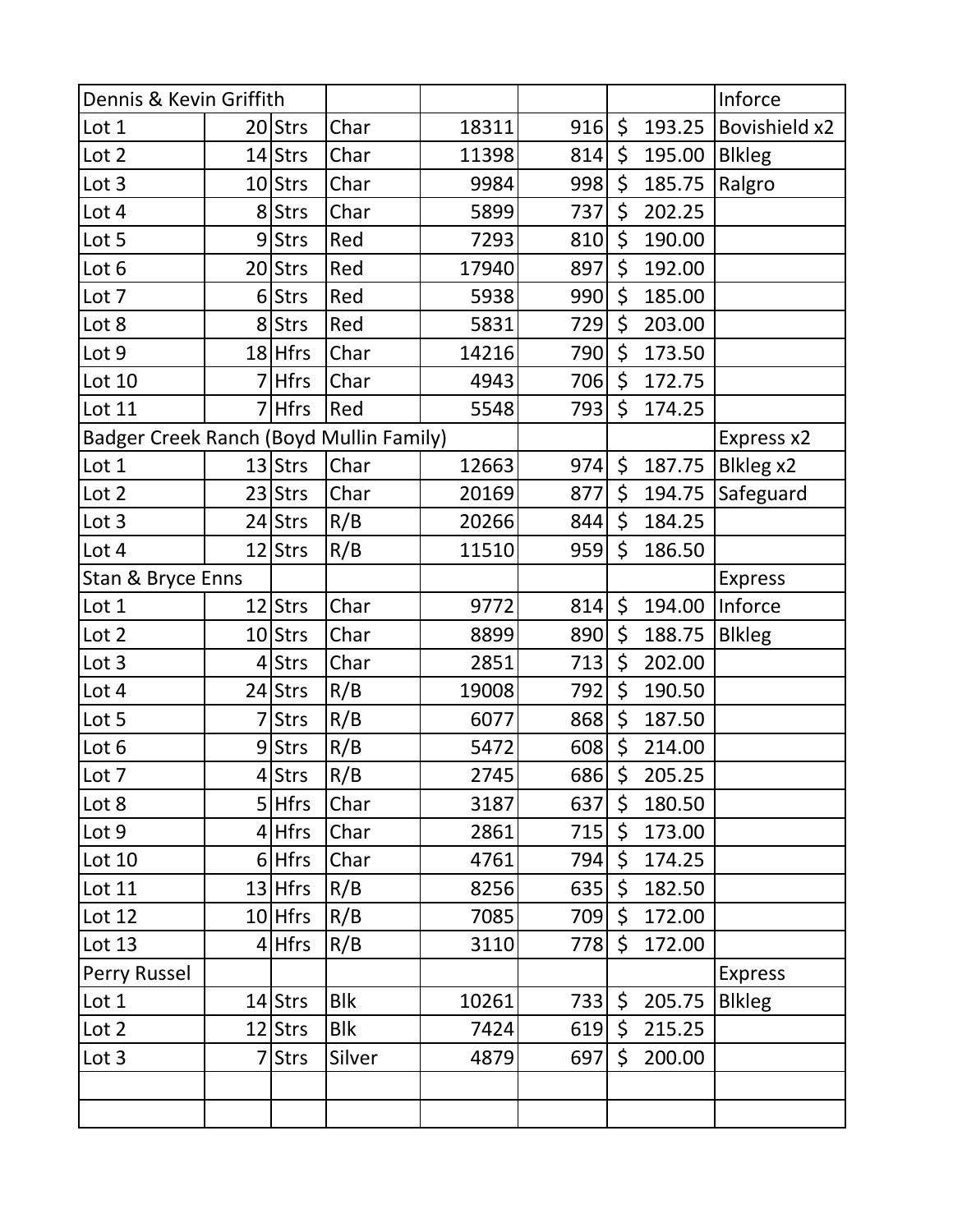| Chris Lea            |    |             |            |       |              |         |        | Triangle 10       |
|----------------------|----|-------------|------------|-------|--------------|---------|--------|-------------------|
| Lot 1                |    | 8 Hfrs      | <b>Blk</b> | 5122  | 640          | $\zeta$ | 183.50 | <b>Blkleg</b>     |
| Lot 2                |    | $4$ Hfrs    | <b>Blk</b> | 2037  | 509          | \$      | 194.00 |                   |
| Lot 3                |    | $4$ Hfrs    | Red        | 2474  | 619          | \$      | 184.50 |                   |
| <b>Shayne Kinley</b> |    |             |            |       |              |         |        | <b>Express</b>    |
| Lot 1                |    | 8 Hfrs      | <b>Blk</b> | 6941  | 868          | \$      | 164.00 | <b>Blkleg</b>     |
| Wayne Riglin         |    |             |            |       |              |         |        | Express x2        |
| Lot 1                |    | $15$ Strs   | Char       | 10666 | 711          | \$      | 208.00 | Inforce           |
| Lot 2                |    | <b>Strs</b> | Char       | 4637  | 662          | \$      | 216.75 | <b>Blkleg</b>     |
| <b>Mike Friesen</b>  |    |             |            |       |              |         |        |                   |
| Lot 1                |    | 8 Hfrs      | <b>Blk</b> | 4124  | 516          | \$      | 190.50 |                   |
| Lot 2                |    | 5 Hfrs      | <b>Blk</b> | 2807  | 561          | \$      | 191.00 |                   |
| <b>Lionel Martin</b> |    |             |            |       |              |         |        | Exopress x2       |
| Lot 1                |    | <b>Strs</b> | <b>Blk</b> | 5556  | 794          | \$      | 185.50 | <b>Blkleg</b>     |
| Leon Jarvis          |    |             |            |       |              |         |        |                   |
| Lot 1                |    | 8 Strs      | Silver     | 5674  | 709          | \$      | 206.75 |                   |
| Peter Penner         |    |             |            |       |              |         |        | Inforce           |
| Lot 1                | 17 | Strs        | Simm       | 14226 | 837          | $\zeta$ | 185.75 | Pyramid           |
| Lot 2                |    | 18 Strs     | Simm       | 16513 | 917          | \$      | 188.00 | <b>Blkleg</b>     |
| Lot 3                |    | 9 Strs      | Simm       | 6673  | 741          | \$      | 198.25 |                   |
| Lot 4                |    | 4 Strs      | Simm       | 3960  | 990          | \$      | 183.00 |                   |
| Trevor & Myron Lees  |    |             |            |       |              |         |        |                   |
| Lot 1                |    | 10 Strs     | R/B        | 7498  | 750          | \$      | 195.50 |                   |
| Lot 2                |    | 6 Strs      | <b>Blk</b> | 4159  | 693          | \$      | 205.00 |                   |
| Lot 3                |    | 5 Hfrs      | <b>Blk</b> | 3599  | 720          | \$      | 172.50 |                   |
| Chris & Jayne Orr    |    |             |            |       |              |         |        | Blkleg x2         |
| Lot 1                |    | $16$ Strs   | <b>Blk</b> | 11628 | $727 \mid 5$ |         | 205.00 | <b>Bovishield</b> |
| Lot 2                |    | 6 Strs      | <b>Blk</b> | 4989  | 832          | \$      | 185.00 | <b>Express</b>    |
| Lot 3                |    | 7 Hfrs      | <b>Blk</b> | 4902  | 700          | \$      | 173.00 | No Implant        |
| Larry Martens        |    |             |            |       |              |         |        | Inforce           |
| Lot 1                |    | $11$ Strs   | Red        | 8265  | 751          | \$      | 197.25 |                   |
| Lot 2                |    | <b>Strs</b> | Red        | 5875  | 839          | $\zeta$ | 184.00 |                   |
|                      |    |             |            |       |              |         |        |                   |
|                      |    |             |            |       |              |         |        |                   |
|                      |    |             |            |       |              |         |        |                   |
|                      |    |             |            |       |              |         |        |                   |
|                      |    |             |            |       |              |         |        |                   |